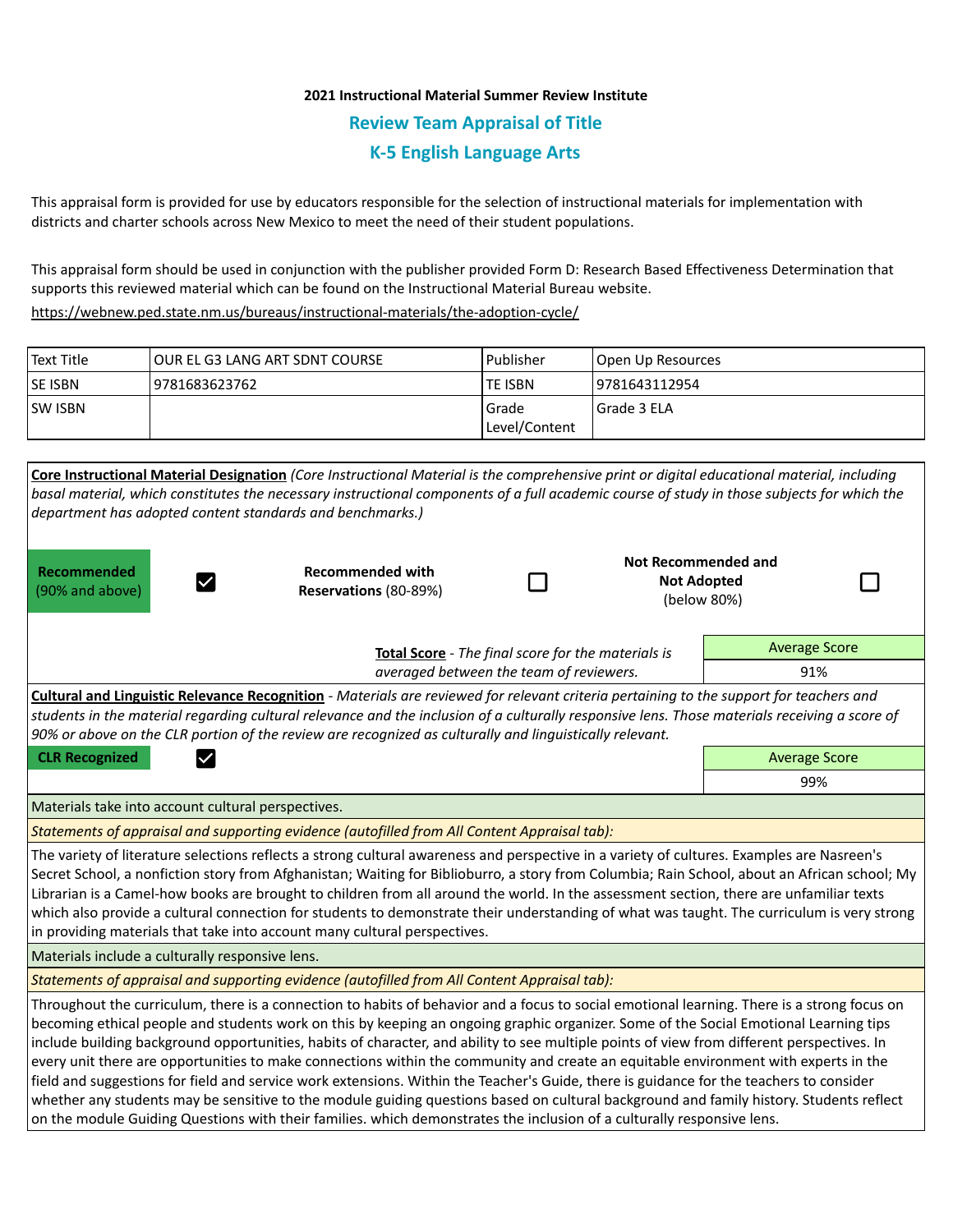**Standards Review** *- Materials are reviewed for alignment with the state adopted content standards, benchmarks and performance standards.*

Average Score

89%

Materials align with grade level ELA standards overall.

*Statements of appraisal and supporting evidence:* 

Throughout the curriculum, there is explicit instruction with opportunities for students to practice collaboratively and independently for all CCSS standards. There are multiple opportunities to assess learning using daily exit tickets, formative and summative assessments, and performance tasks embedded in each unit. There are opportunities for students to monitor their understanding through self-assessments in reading, writing, and language. The content objectives are provided for each lesson and they align with the targeted CCSS standards.

## Materials align to reading standards.

*Statements of appraisal and supporting evidence:* 

The materials highly align with the reading standards. They are addressed using close reading strategies and notecatchers throughout the curriculum. Strengths are the use of text dependent questions and opportunities to provide text evidence to support thinking. There is an appropriate variety of genres of complex text that are grade level appropriate and high interest. Lesson activities are presented in a workshop format with lots opportunities for collaborative conversations and writing about reading.

Materials align to writing standards.

*Statements of appraisal and supporting evidence:* 

The materials highly align with the writing standards. They present a variety of opportunities for students to engage in the writing standards. Examples of writing activities include using graphic organizers for planning, collecting text evidence and details, and making connections through writing. Students work toward culminating writing tasks in each unit. Writers go through the writing process from drafting to publishing and are provided with checklists and rubrics for each genre. There are multiple opportunities for goal setting and peer review. Technology connections are recommended but not required to complete units (example: Google word documents).

Materials align to speaking and listening standards.

*Statements of appraisal and supporting evidence:* 

Materials highly align with the listening and speaking standards. Throughout the curriculum, students are provided with accountable talk stems for productive discourse (i.e., Discussion Norms). There is a focus on collaboration and community within each lesson. Collaboration structures, such as Think-Pair-Share, and variations, such as Think-Triad-Share protocol, are implemented throughout the units. The Language Dives include a lot of oral language practice and sheltered instructional approaches. There were multiple opportunities for student presentations and providing classmates with feedback.

Materials align to language standards.

*Statements of appraisal and supporting evidence:* 

Materials partially align with the language standards. There are explicit instruction and practice opportunities for practice within each standard, particularly in the additional language instructional block. Within the language block, it follows a two week cycle where there is a small group, independent practice, and skill work. The focus is on fluency, language skills, word study and vocabulary.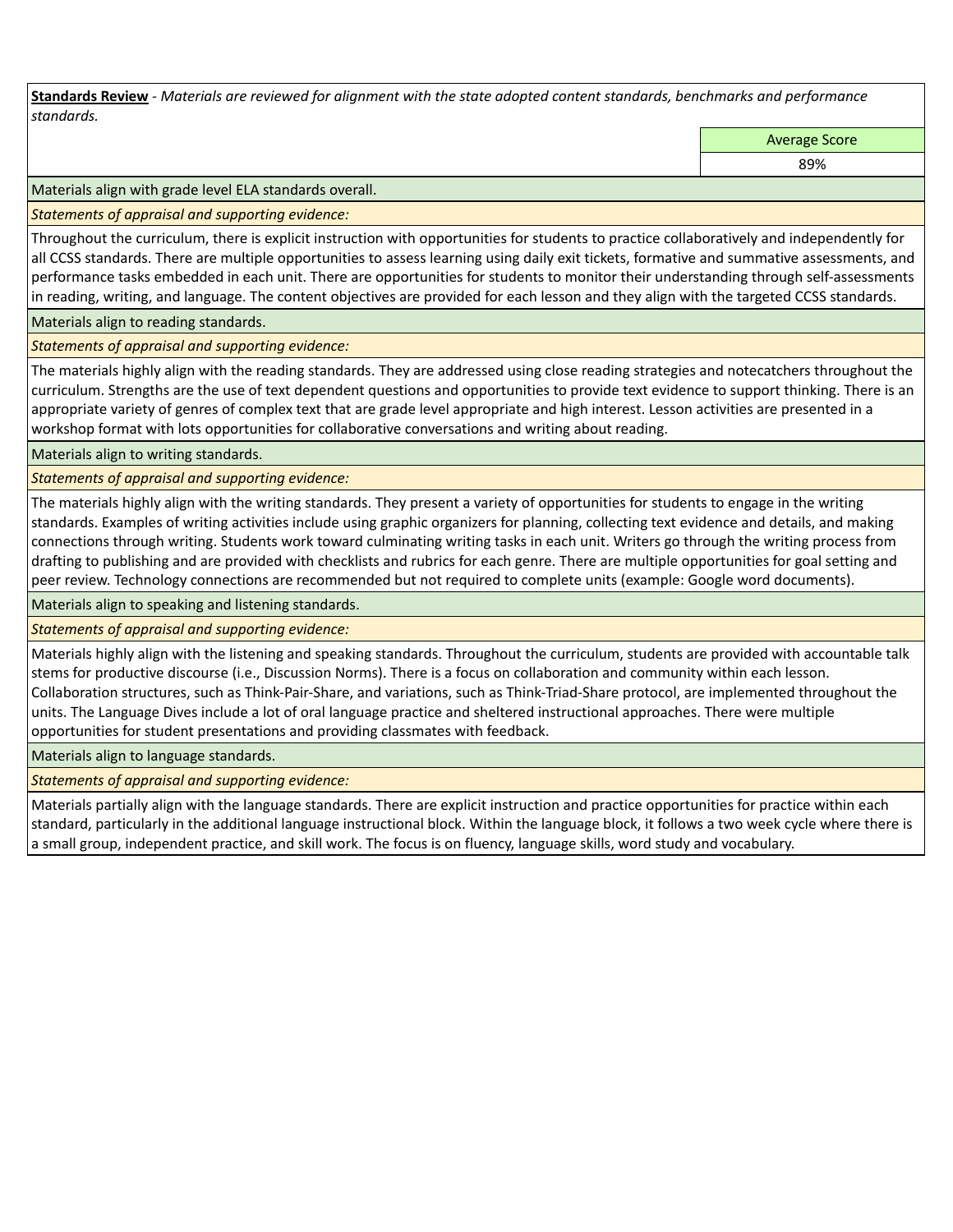**ELA Content Review** *- Materials are reviewed for relevant criteria pertaining to the support for teachers and students in the specific content area reviewed.*

Average Score

97%

Materials provide sequential, cumulative instruction and practice opportunities for a full range of foundational skills.

*Statements of appraisal and supporting evidence:* 

In the Additional Language and Literacy Block, there is a clear layout of the instructional sequence and format for cumulative instruction. This includes following a two-week cycle with one week focusing on reading and one week focusing on writing. Writing follows the procedure of having an explicit lesson followed by application of the practice. The foundational skills of word study, vocabulary, and language are applied throughout the text so students can make connections to the text.

Materials provide a selection and range of high-quality texts worthy of students' time and attention, exhibiting exceptional craft and thought and/or providing useful information.

*Statements of appraisal and supporting evidence:* 

Materials are of high quality and grade level appropriate as well as of high interest for students. Supporting texts include poetry, articles, and reading passages, in both fiction and nonfiction. A range of lexile levels for required texts supports students at different reading levels and allows for differentiation of instruction to meet the needs of the students.

Questions in the materials are high-quality text-dependent and text-specific questions. The overwhelming majority of these questions are text-specific and draw student attention to the particulars in the text.

*Statements of appraisal and supporting evidence:* 

The questions found in the materials show a consistent pattern of text-dependent and text-specific questions requiring students to refer back to the text and provide evidence to support their answers. This is a consistent pattern in the formative and summative assessments as well as in the direct instruction throughout each lesson. The average DOK of the text dependent questions is at a level three, which encourages students to infer and synthesize and gain a deeper level of understanding.

Materials provide scaffolding and supports to enable students' learning of English language arts.

*Statements of appraisal and supporting evidence:* 

Within each lesson there are scaffolding strategies provided to differentiate the instruction for students requiring additional support. The materials include language dives and conversation cues. The language dives include word and paragraph chunks to scaffold students needing more support with the text. The conversation cues provide sentence frames and sentence starters to initiate discussion. Throughout lessons, there are different levels of support including light, heavier, and extension strategies to help teachers fill conceptual gaps.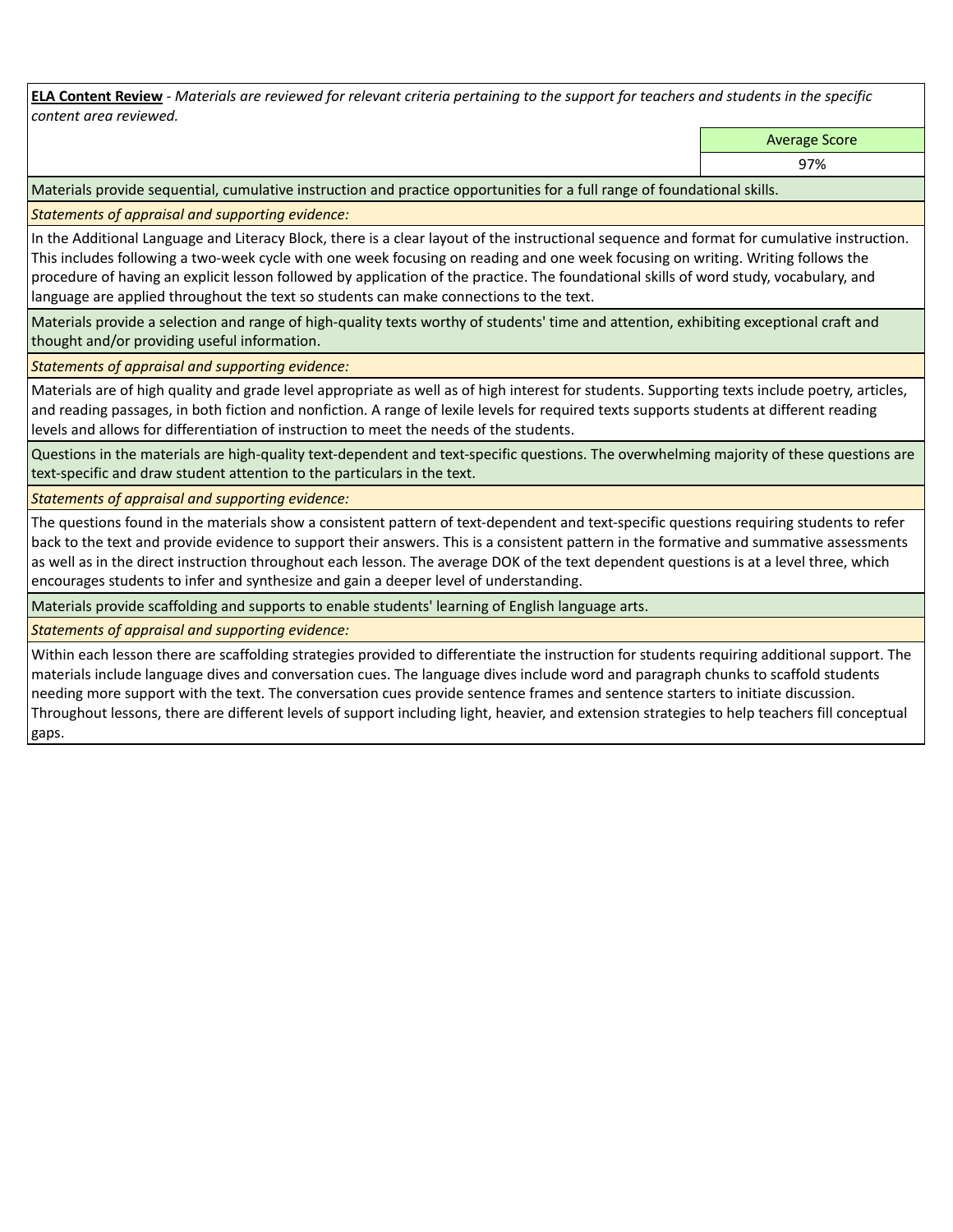**All Content Review** *- Materials are reviewed for relevant criteria pertaining to the support for teachers and students in the material regarding the progression of the standards, lesson structure, pacing, assessment, individual learners and cultural relevance.*

Average Score

96%

Materials are coherent and consistent with the standards that all students should study in order to be college and career ready.

*Statements of appraisal and supporting evidence:*

Materials display evidence of being coherent and consistent with the standards. The curriculum map illustrates the units in which each standard is addressed. All standards are addressed at least once in the curriculum. In the Unit-at-a-Glance section, all standards are related to the lesson being taught. The assessment overview shows the scope and sequence of formative tasks as well as mid- and endof-unit assessments. With all standards being addressed, students have the opportunity to prepare for further educational experiences.

Materials are well designed and take into account effective lesson structure and pacing.

*Statements of appraisal and supporting evidence:*

The pacing of the lessons allows sufficient time to complete tasks. Backward design is evident, amd the progression of lessons allows students to be successful in unit and ongoing assessments. Student materials contain a consistent variety of graphic organizers, which can easily be modified to support the pacing of the content and address the needs of all students.

Materials support teacher planning, learning, and understanding of the standards.

*Statements of appraisal and supporting evidence:*

Materials such as the teacher's guide provide content and language objectives within each lesson, supporting teacher planning and understanding of the standards. Every lesson contains four parts: the opening (introduction of the topic and learning objectives), work time, closing and assessment time (collaborative discussion), and homework time, which is tied to the learning. Strengths found within the materials include clear learning targets, ongoing assessment, and differentiation strategies for all students.

Materials offer teachers resources and tools to collect ongoing data about student progress on the standards.

*Statements of appraisal and supporting evidence:*

There are a variety of tools provided within the materials to support a collection of ongoing data about student progress on the standards. Some of the tools included in the Teacher's Guide include a variety of rubrics and checklists for writing, collaborative discussion rubrics and checklists, phonics and word recognition checklists, and fluency checklists. The formative and summative assessments are found within the Teacher Supporting Manuals and scoring exemplars are included with each of the assessments as a reference for teachers to track students' progress on the standards.

Materials support effective use of technology to enhance student learning.

*Statements of appraisal and supporting evidence:*

The materials offer ideas to support student learning using technology. Every lesson contains recommendations for ideas of how technology and multimedia resources can be utilized within the lesson. Some of the recommendations include referencing specific websites for student research, accessing tools such as Google Docs, accessing Prezi for multimedia presentations, and completing a PSA using technology. Other features that are utilized with technology address meeting students needs such as the text to speech option for the students needing additional support.

Materials can be easily customized for individual learners.

*Statements of appraisal and supporting evidence:* 

Materials can be customized for different populations. Some examples include more language development and student supports such as sentence frames, sheltered language approaches, vocabulary supports, and technology opportunities. Social Emotional Learning tips include building background opportunities, habits of character, and being able to see multiple points of view from different perspectives. All of the materials can be customized for individual learners.

Materials give all students extensive opportunities and support to explore key concepts.

*Statements of appraisal and supporting evidence:*

Students are provided with opportunities and support to explore key concepts by utilizing the materials in the curriculum. Examples of engaging materials include graphic organizers and anchor charts. The graphic organizers are highly adaptable and allow for multiple entry points so that all students can participate in the lesson. Many of the tools include images and additional prompts to activate engagement among the students.

Materials take into account cultural perspectives.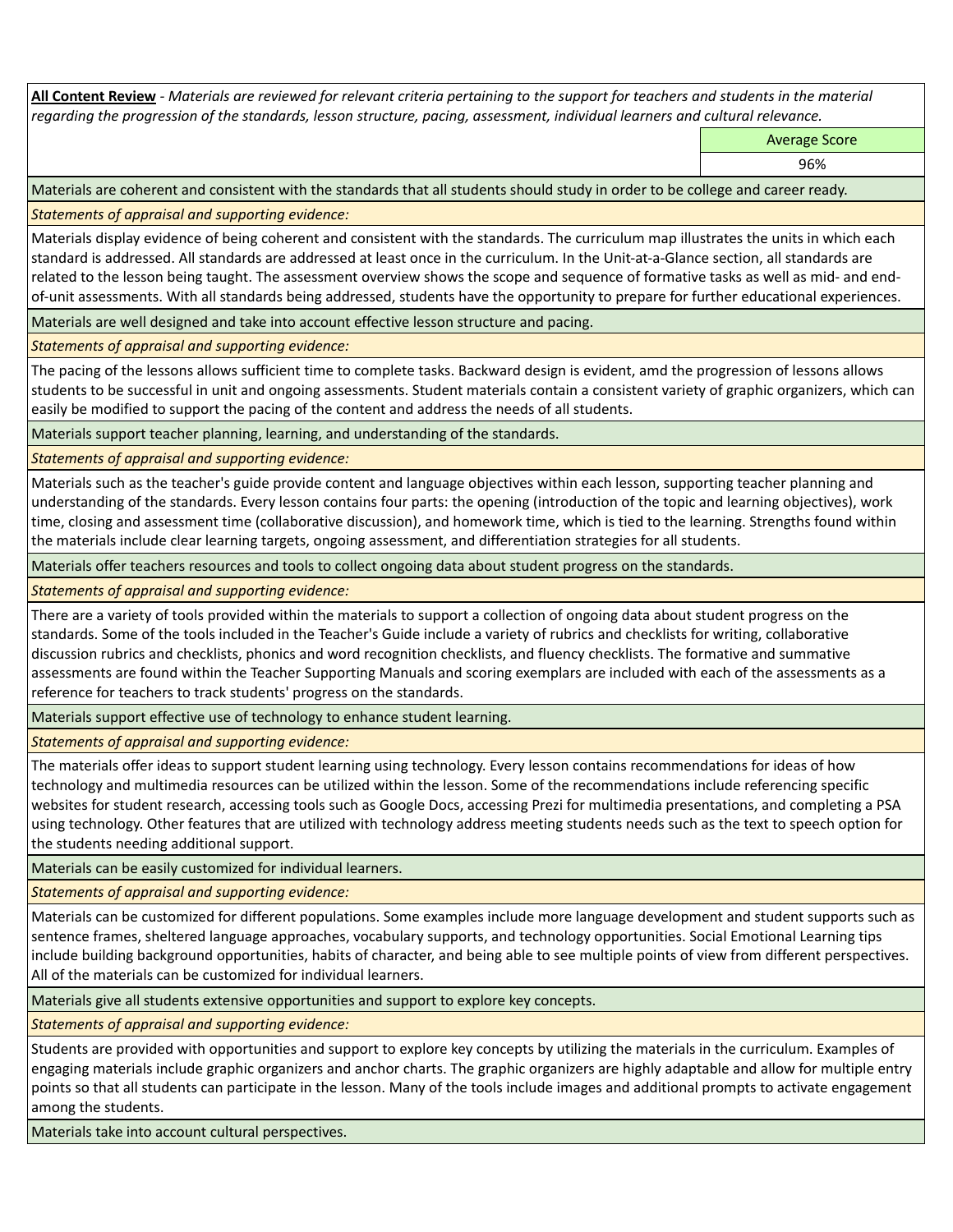*Statements of appraisal and supporting evidence:*

The variety of literature selections reflects a strong cultural awareness and perspective in a variety of cultures. Examples are Nasreen's Secret School, a nonfiction story from Afghanistan; Waiting for Biblioburro, a story from Columbia; Rain School, about an African school; My Librarian is a Camel-how books are brought to children from all around the world. In the assessment section, there are unfamiliar texts which also provide a cultural connection for students to demonstrate their understanding of what was taught. The curriculum is very strong in providing materials that take into account many cultural perspectives.

Materials include a culturally responsive lens.

*Statements of appraisal and supporting evidence:*

Throughout the curriculum, there is a connection to habits of behavior and a focus to social emotional learning. There is a strong focus on becoming ethical people and students work on this by keeping an ongoing graphic organizer. Some of the Social Emotional Learning tips include building background opportunities, habits of character, and ability to see multiple points of view from different perspectives. In every unit there are opportunities to make connections within the community and create an equitable environment with experts in the field and suggestions for field and service work extensions. Within the Teacher's Guide, there is guidance for the teachers to consider whether any students may be sensitive to the module guiding questions based on cultural background and family history. Students reflect on the module Guiding Questions with their families. which demonstrates the inclusion of a culturally responsive lens.